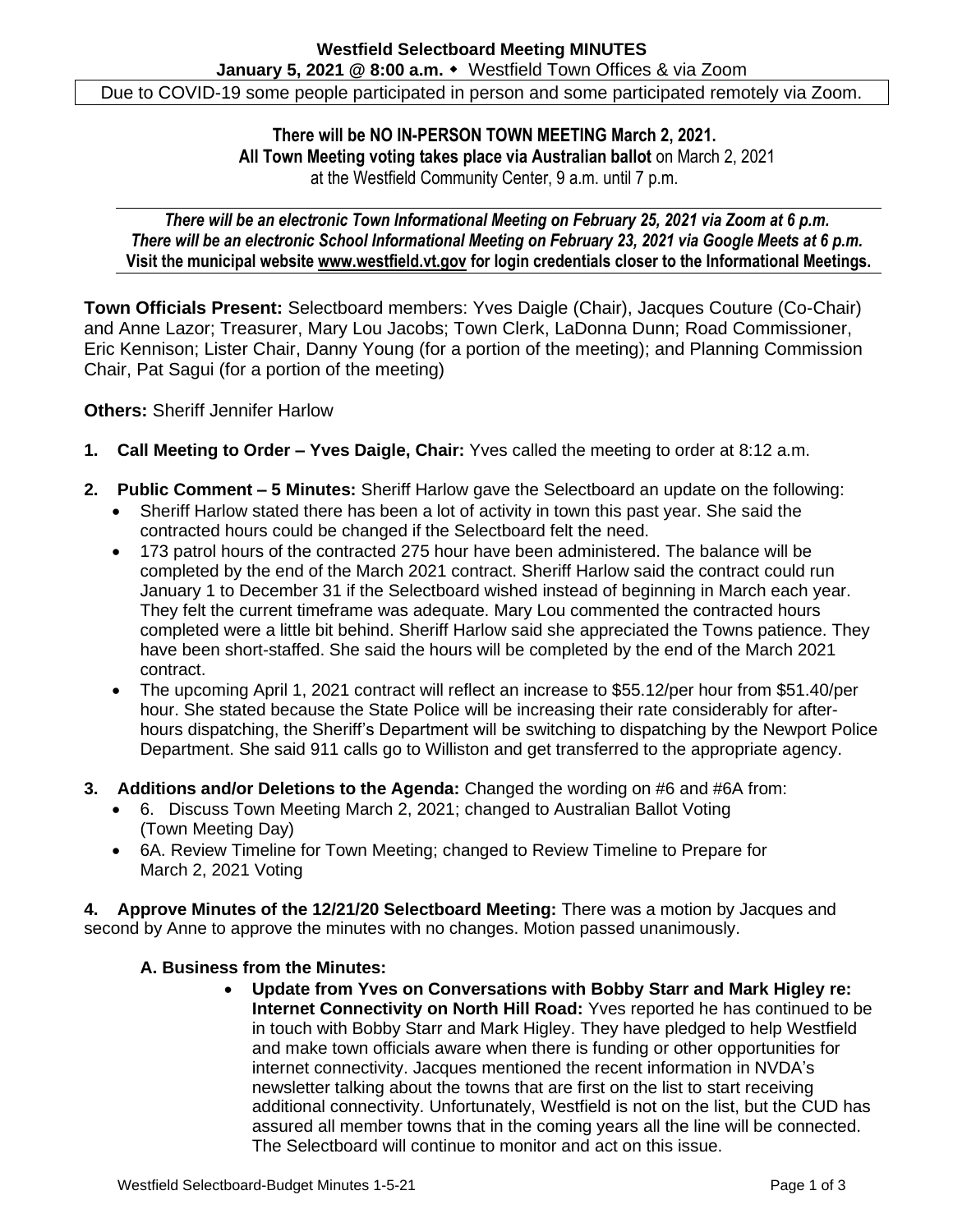• **Library Grant Update:** LaDonna reported the grant has been submitted by Carrie Glessner and there are no award announcements yet.

## **5. Treasurer's Report – Mary Lou Jacobs, Treasurer:**

- **A. Approve Warrants for Expenditures Dated:12/23/20 \$47,149.09 (bills) & \$7,550.39 (payroll); and 12/31/20 \$13,481.42 (bills**): There was a motion by Anne and second by Yves to approve the warrants as listed. Motion carried.
- **6. Australian Ballot Voting March 2, 2021 (Town Meeting Day):**
	- **A. Review Timeline to Prepare for March 2, 2021 Voting:** LaDonna reviewed the Timeline of events leading up to Town Meeting voting with the Selectboard.
	- **B. Review Draft of Postcard for Mailing to all Registered Voters:** LaDonna presented a draft postcard for the Selectboard to review. It was suggested to mail one postcard per household of registered voters. The suggestions will be implemented.
	- **C. Update on School's Annual Meeting:** LaDonna reported the School Board will be meeting this week for budget approval and it looks like they will be voting by Australian ballot this year.

**7. Discuss Resignation of Dennis Neumann, Emergency Management Co-Coordinator:** Yves read a resignation letter from Dennis Neumann. The Selectboard expressed their appreciation for his service. It was decided Anne will contact Dan Backus the co-chair and discuss his ideas for a replacement. Anne brought an emergency management checklist document she thought might be helpful to have on the website. She will get the pages to LaDonna for placement on the site.

**8. Discuss Equalization Study Results – Lister Chair, Danny Young:** Danny reported the 2020 Equalization Study Results report Westfield's Common Level of Appraisal (CLA) is 102.32% or 1.0232 and the Coefficient of Dispersion (COD) is 5.87. He stated these numbers are in the acceptable range and do not trigger a reappraisal. Danny said many of the recent home sales are running higher than the Grand List assessments which could possibly trigger a reappraisal. Due to Covid-19 this seems to be a recent common occurrence in other towns as well. LaDonna said she spoke to Mark Higley. He is planning to address this with his colleagues to make sure the legislature is aware that this could trigger unnecessary town-wide reappraisals.

**9. Review Draft of 2021 Highway Budget:** Mary Lou was still working on the budget. The final draft will be sent before the next meeting for review.

**A. Add to Budget for Signage and Retroreflective Rails for Reservoir Road per VLCT Guidance:** LaDonna reviewed the recommendations from VLCT for signage. It was determined the current amount in the budget is adequate.

**10. Draft General Fund Budget:** The Selectboard reviewed the actual 2020 figures and then drafted a proposed 2021 Budget to be voted on by Australian ballot on March 2<sup>nd</sup>. Discussions during the process included:

• Planning Commission Request for One-Time Appropriation for Zoning Bylaw Rewrite: Planning Commission Chair, Pat Sagui, reported the Town did not receive the Municipal Planning Grant funds requested in the October 1, 2020 application. The \$8390 grant request was specifically to reorganize and review the Zoning Bylaw. This budget includes \$850 for warnings, informational meetings, and printing to adopt the Bylaw. Pat stated the scope of work does not include NVDA's committed contribution of staff time to rewrite the Hazard Mitigation section and integrate it into the updated Bylaw. Nor does it include the dozens of hours of Planning Commissioners' time to identify the changes needed to align the Bylaw with new state guidelines that Westfield has adopted (e.g. Village Center Designation), and the Town Plan.